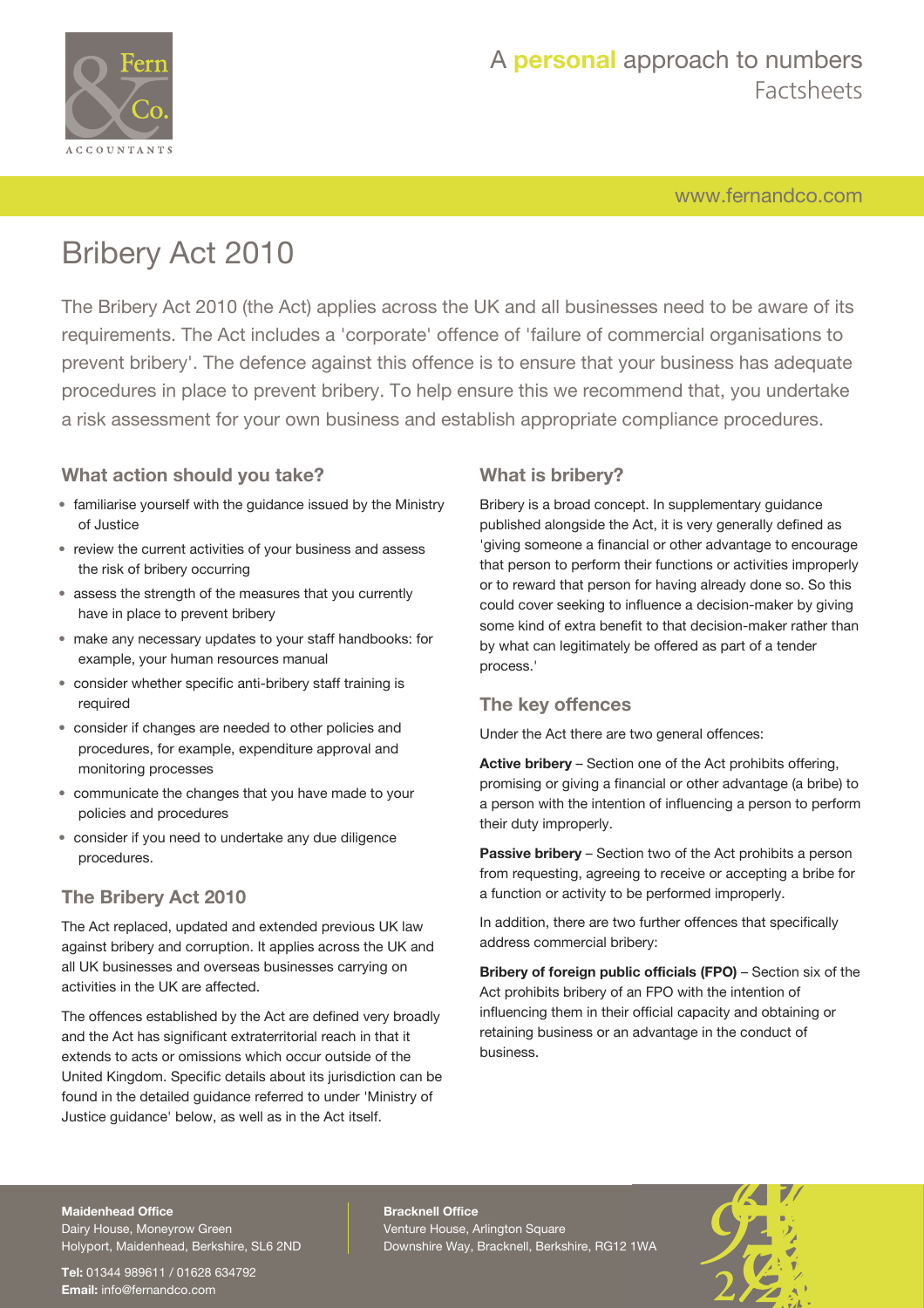

### [www.fernandco.com](http://www.fernandco.com)

**Failure of commercial organisations to prevent bribery** – Section seven of the Act introduces a strict liability offence that will be committed if:

- bribery is committed by a person associated with a relevant commercial organisation
- the person intends to secure a business advantage for the organisation
- the bribery is either an active offence (section one of the Act) or bribery of an FPO (section six of the Act).

This means that a commercial organisation commits an offence if a person associated with it bribes another person for that organisation's benefit. This 'corporate' offence is the most significant and controversial change to existing law and it is primarily this offence that you must now consider and prepare your business for as necessary.

It is important to note, however, that the Act also states that there is a defence available for commercial organisations against failing to prevent bribery if they have put in place 'adequate procedures' designed to prevent persons associated with them from bribing others on their behalf. The Secretary of State is required by the Act to publish guidance about such procedures.

Senior officers of an organisation can also be held personally liable under the Act for other bribery offences committed by the organisation, i.e. the active and passive bribery offences as well as the bribery of an FPO, where the offence is proved to have been committed with their 'consent or connivance'.

'Senior officer' is widely defined in the Act to include directors, managers, company secretaries and other similar officers, as well as those purporting to act in such a capacity.

### **Key definitions and terminology**

Inevitably, in order to fully understand the requirements of the Act, it is necessary to be familiar with a number of key definitions.

**Relevant commercial organisation**

The corporate offence can be committed by a 'relevant commercial organisation', which broadly includes:

- any body which carries on a business and is incorporated under, or is a partnership which is formed under, any UK law, regardless of where it carries on business
- any body corporate or partnership, wherever it is incorporated or formed, which carries on business in the UK.

We will refer to those affected by this corporate offence as 'businesses'.

#### **Persons associated**

The corporate offence also refers to a person 'associated' with a commercial organisation. While there is not an absolute list of all who could be included, we are told that this is a person who performs services for, or on behalf of, the organisation, regardless of the capacity in which they do so.

Accordingly, this term will be construed broadly and while examples are given of an employee, agent or subsidiary, it could also cover intermediaries, joint venture partners, distributors, contractors and suppliers.

Guidance issued by the Ministry of Justice (see below) acknowledges that the scope of 'persons associated' is broad and states that this is so as to 'embrace the whole range of persons connected to an organisation who might be capable of committing bribery' on its behalf.

#### **Improper performance**

The passive and active bribery offences both refer to the 'improper performance' of a function or activity. 'Improper performance' covers any act or omission that breaches an expectation that a person will act in good faith, impartially, or in accordance with a position of trust. This is an objective test based on what a reasonable person in the UK would expect in relation to the performance of the relevant activity.

#### **Maidenhead Office**

Dairy House, Moneyrow Green Holyport, Maidenhead, Berkshire, SL6 2ND

**Tel:** 01344 989611 / 01628 634792 **Email:** [info@fernandco.com](mailto:info@fernandco.com)

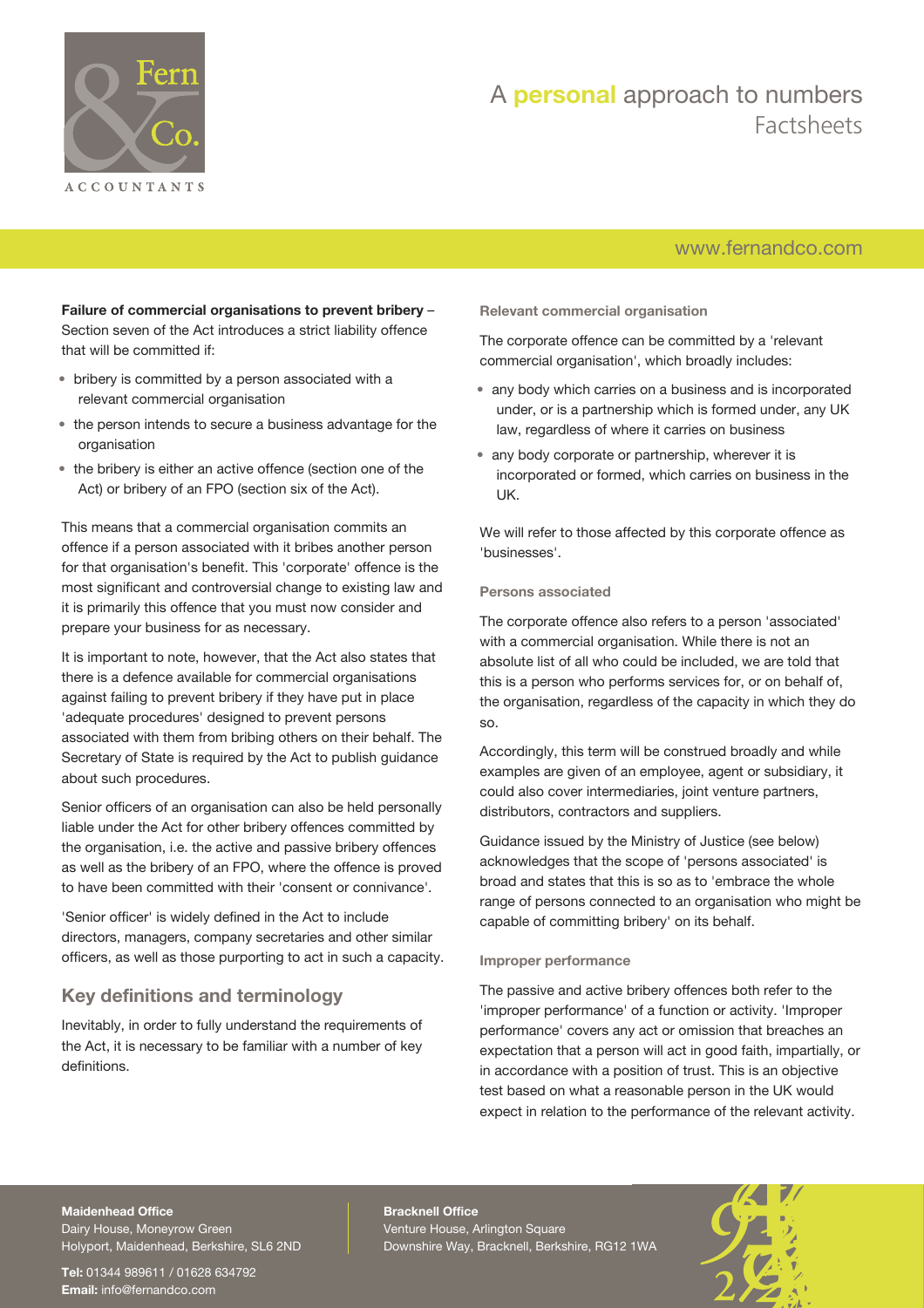

### [www.fernandco.com](http://www.fernandco.com)

### **Ministry of Justice guidance**

The Act requires the Secretary of State to publish guidance for commercial organisations about procedures that they can put in place to prevent persons associated with them from bribing. This is important guidance in respect of providing a defence against the 'corporate offence'.

The Ministry of Justice (MoJ) has issued the following formal, statutory guidance:

• [The Bribery Act 2010 – guidance](https://www.gov.uk/government/uploads/system/uploads/attachment_data/file/181762/bribery-act-2010-guidance.pdf) about procedures which relevant commercial organisations can put into place to prevent persons associated with them from bribing (section nine of the Bribery Act 2010). Whilst the guidance is not prescriptive and does not set out an absolute checklist of requirements for businesses to follow, it does aim to clarify the practical requirements of the legislation. Illustrative case studies, which do not form part of the guidance issued under section nine of the Act, are also included.

It has also produced non-statutory guidance for small businesses, providing a concise introduction to how they can meet the requirements of the Act:

- [The Bribery Act 2010 quick start guide.](https://www.gov.uk/government/uploads/system/uploads/attachment_data/file/181764/bribery-act-2010-quick-start-guide.pdf)
- [Insight into awareness and impact of the Bribery Act 2010](https://www.gov.uk/government/uploads/system/uploads/attachment_data/file/440661/insight-into-awareness-and-impact-of-the-bribery-act-2010.pdf) [among small and medium sized enterprises \(SMEs\)](https://www.gov.uk/government/uploads/system/uploads/attachment_data/file/440661/insight-into-awareness-and-impact-of-the-bribery-act-2010.pdf).

### **Defending your business against failing to prevent bribery**

All businesses will need to pay some attention to the corporate offence of failing to prevent bribery. How much you will have to do will depend on the bribery risks facing your business.

If a business can show that it had 'adequate procedures' in place to prevent bribery then it will have a full defence against the corporate offence. The meaning of 'adequate procedures' is not defined in the Act and it is here that the MoJ statutory guidance should be considered.

This guidance requires procedures to be tailored to the individual circumstances of a business, based on an assessment of where the risks lie. Therefore, what counts as 'adequate' will depend on the bribery risks faced by a business and its nature, size and complexity.

The MoJ guidance does recognise that the Act is not there to impose the 'full force' of criminal law upon well run businesses for an isolated incident of bribery. It also recognises that no business is capable of preventing bribery at all times. The 'quick start' guidance for smaller businesses comments that 'a small or medium-sized business which faces minimal bribery risks will require relatively minimal procedures to mitigate those risks'.

How should you begin to determine the approach needed in your business? The MoJ guidance identifies six guiding principles for businesses wishing to prevent bribery from being committed on their behalf (see the panel below). These principles are not, however, prescriptive.

**The six principles that should guide anti-bribery procedures**

- **Proportionate procedures:** A commercial organisation's procedures to prevent bribery by persons associated with it are proportionate to the bribery risks it faces and to the nature, scale and complexity of the commercial organisation's activities. They are also clear, practical, accessible, effectively implemented and enforced.
- **Top-level commitment:** The top-level management of a commercial organisation (be it a board of directors, the owners or any other equivalent body or person) are committed to preventing bribery by persons associated with it. They foster a culture within the organisation in which bribery is never acceptable.
- **Risk assessment:** The commercial organisation assesses the nature and extent of its exposure to potential external and internal risks of bribery on its behalf by persons associated with it. The assessment is periodic, informed and documented.

#### **Maidenhead Office**

Dairy House, Moneyrow Green Holyport, Maidenhead, Berkshire, SL6 2ND

**Tel:** 01344 989611 / 01628 634792 **Email:** [info@fernandco.com](mailto:info@fernandco.com)